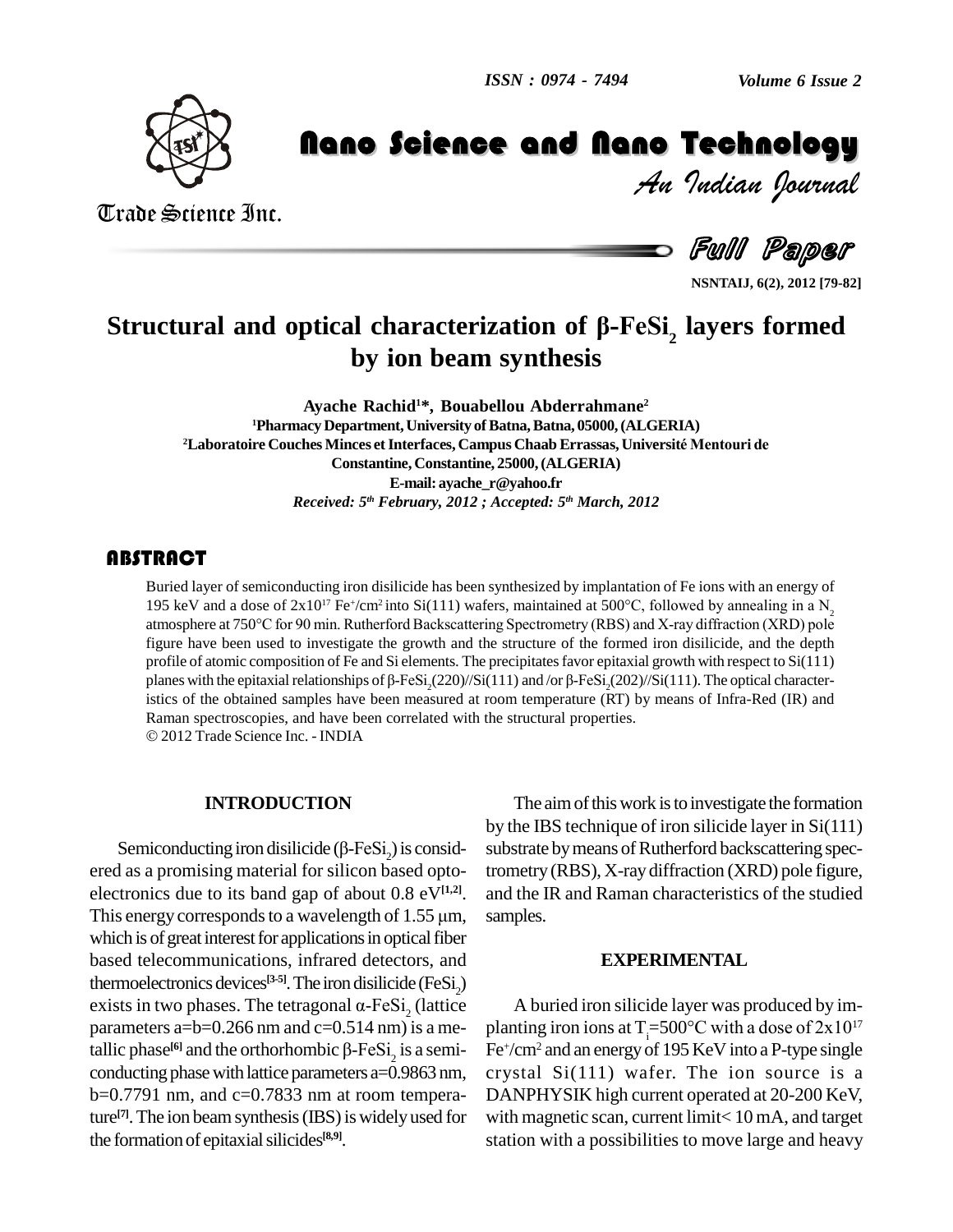## Full Paper

samples. The as-implanted samples were then annealed signal as Examples. The as-implanted samples were then annealed signal in N<sub>2</sub> atmosphere at 750°C for 90 min. FeSi<br>Rutherford backscattering spectrometry (RBS) was thick

performed with 1.7 MeV He<sup>+</sup> ions at a scattering angle Rutherford backscattering spectrometry (RBS) was<br>performed with 1.7 MeV He<sup>+</sup> ions at a scattering angle<br>of 170° between the incoming and outgoing beam lines, using a Si-surface barrier detector. The experimental energetic spectra were analyzed with RUMP computer program<sup>[10]</sup>. XRD pole figure measurements were perenergetic spectra were analyzed with RI<br>program<sup>[10]</sup>. XRD pole figure measuren<br>formed in a θ-2θ geometry using CuK<sub>α</sub> formed in a  $\theta$ -2 $\theta$  geometry using CuK<sub>a</sub> radiation. The<br>IR transmittance and Raman spectra were taken at room<br>temperature (RT) in the range of 150-550 cm<sup>-1</sup> and<br>150-550 cm<sup>-1</sup> respectively. IR transmittance and Raman spectra were taken at room temperature (RT) in the range of 150-550 cm<sup>-1</sup> and  $\frac{8}{8}$  15 150-550 cm-1 respectively.

### **RESULTSAND DISCUSSION**

Figure 1 shows the random RBS spectrum of the Figure 1 shows the random RBS spectrum of the<br>Fe as-implanted Si(111) substrate at  $T_1 = 500^{\circ}$ C. The<br>error (labeled Ee and Si) indicate the aperal for book arrows (labeled Fe and Si) indicate the energy for backscattering He<sup>+</sup> ions from these elements at the surface.  $F_i$ The RUMP simulation of RBS spectrum allows to es-<br>samples at 750°C for 90 min. tablish the depth profile of Fe and Si elements(see in set, Figure 1) and to confirm the formation of thin  $Fesi<sub>2</sub>$ <br>buried layer (62 nm). tablish the depth profile of Fe and Si elements (see in-<br>set, Figure 1) and to confirm the formation of thin FeSi<sub>2</sub> The figure 3(a) shows the partial pole figure of the<br>buried layer (62 nm).



**Figure 1 : Random RBS spectrum for the as-implanted samples.Insetshowsthe depth profiles of Si and Fe elements deducedfromthe RUMPanalysis.**

Seen, the height of Fe signal slightly decreases whereas samples are the height of Fe signal slightly decreases whereas samples are energetic width increases. In the same time, the Si be as Figure 2 shows the RBS spectra of the as-implanted the energetic width increases.In the same time, the Si

signal around channel 500, corresponding to the buried FeSi<sub>2</sub> layer, is slightly extended to the surface with a thickness about 88 nm.



**Figure 2 : RBS spectra for the as-implanted and annealed samples at <sup>750</sup>°C for <sup>90</sup> min.**

The figure 3(a) shows the partial pole figure of the<br>annealed samples in N<sub>2</sub> atmosphere at 750°C for 90<br>min. The poles are measured with steps of 5° of  $\varphi$  and annealed samples in N<sub>2</sub> atmosphere at 750°C for 90<br>min. The poles are measured with steps of 5° of  $\varphi$  and<br> $\gamma$  angles ( $\varphi$  is the rotation angle around the surface normin. The poles are measured with steps of  $5^{\circ}$  of  $\varphi$  and  $\chi$  angles ( $\varphi$  is the rotation angle around the surface normal and  $\chi$  is the tilt angle of the sample) in the whole  $\gamma$  angles ( $\varphi$  is the rotation angle around the surface northe heights of 39.17, 38.11 and 34.92 at the scattering range of  $\varphi$  and in the range  $\chi$ =35-40°. The poles with<br>the heights of 39.17, 38.11 and 34.92 at the scattering<br>angle 20=29.112° are  $\beta$ -FeSi<sub>2</sub>(220)/(202) reflections.<br>These results indicate the formation of epitaxi angle 20=29.112° are  $\beta$ -FeSi<sub>2</sub>(220)/(202) reflections.<br>These results indicate the formation of epitaxial  $\beta$ -FeSi<sub>2</sub>(220) and/or  $\beta$ -FeSi<sub>2</sub>(220) on the Si(111) sub-<br>strate. The figure 3(b) presents the partial pole FeSi<sub>2</sub>(220) and /or  $\beta$ -FeSi<sub>2</sub>(220) on the Si(111) substrate. The figure 3(b) presents the partial pole figures<br>of  $\alpha$ -FeSi<sub>2</sub> reflections in the whole range of  $\varphi$  and  $\chi$ =35-<br>45° at the scattering angle 2 $\theta$ =37. sample. The six poles near the centre with heights of 45° at the scattering angle  $2\theta = 37.668$ ° of the annealed<br>sample. The six poles near the centre with heights of<br>33.05, 37.97, 8.92, 26.63, 9.18 and 26.04 are  $\alpha$ -FeSi<sub>2</sub>(101) reflections. It is interesting to note that the intensities of the three poles of  $\beta$ -FeSi<sub>3</sub> and  $\alpha$ -FeSi<sub>3</sub> 33.05, 37.97, 8.92, 26.63, 9.18 and 26.04 are  $\alpha$ -FeSi<sub>2</sub>(101) reflections. It is interesting to note that the intensities of the three poles of  $\beta$ -FeSi<sub>2</sub> and  $\alpha$ -FeSi<sub>2</sub> increase in the case of the annealed sample in comparison with those obtained in the as-implanted sample which have been reported elsewhere<sup>[11]</sup>. This fact attests of son with those obtained in the as-implanted sample which<br>have been reported elsewhere<sup>[11]</sup>. This fact attests of<br>the increase in the amount of  $\beta$  and  $\alpha$  phases. The infrared (IR) transmittance spectra measured at RT in the the increase in the amount of  $\beta$  and  $\alpha$  phases. The infra-<br>red (IR) transmittance spectra measured at RT in the<br>range of 150–500 cm<sup>-1</sup> for as-implanted and annealed samples are shown in figure 4. The five main peaks can be assigned to the five active IR internal modes of the the increase in the amount of  $\beta$  and  $\alpha$  phases. The infra-<br>Figure 2 shows the RBS spectra of the as-implanted red (IR) transmittance spectra measured at RT in the<br>and annealed samples at 750°C for 90 min. As can be ra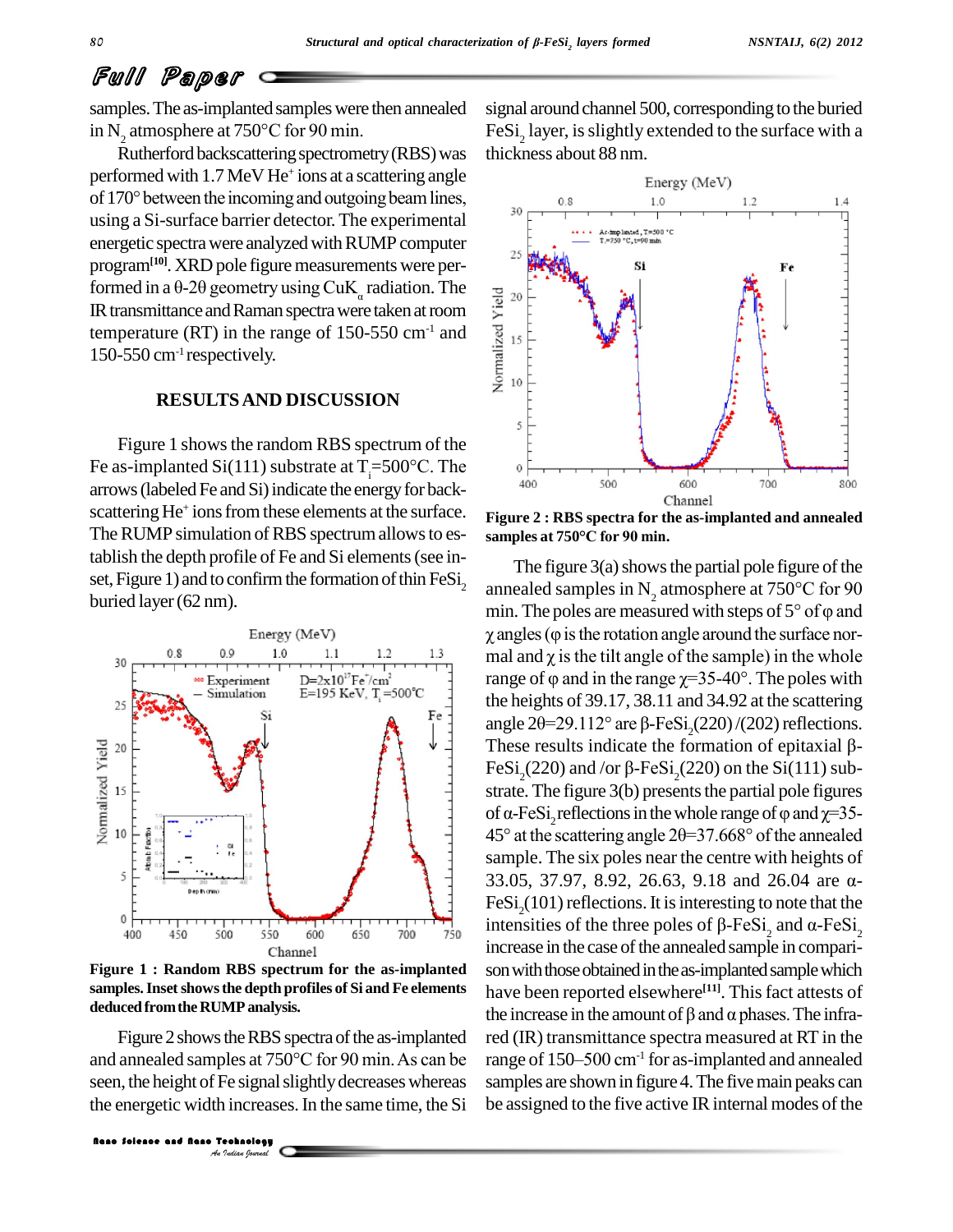iron sites characteristic for  $\beta$ -FeSi<sub>2</sub>. The values of frequencies are 262.4, 295.1, 310, 345.3 and 422.2 cm- <sup>1</sup>, and are in a good agreement with those previously  $\qquad 0.14$ published byDaraktchieva et al. **[12]**. The IR spectra of the as-implanted and annealed samples at <sup>750</sup>°C for the as-implanted and annealed samples at 750°C for<br>90 min are comparable and they reveal the formation<br>of  $\beta$ -FeSi<sub>2</sub> phase. The absorption at 310 cm<sup>-1</sup> can be the as-implanted and annealed samples at 750°C for<br>90 min are comparable and they reveal the formation<br>of  $\beta$ -FeSi<sub>2</sub> phase. The absorption at 310 cm<sup>-1</sup> can be<br>explained by an initial nucleation of  $\beta$ -FeSi<sub>2</sub> precipit of  $\beta$ -FeSi<sub>2</sub> phase. The absorption at 310 cm<sup>-1</sup> can be explained by an initial nucleation of  $\beta$ -FeSi<sub>2</sub> precipitates during the implantation of iron into silicon substrate.



**Figure**  $3:$  **XRD** Pole figures of  $\beta$ -FeSi<sub>i</sub>(220) at 2 $\theta$ =29.112° (a), and  $\alpha$ -FeSi<sub>,</sub>(101) at 2 $\theta$ =37.668° for the annealed **sample (b).**



**Figure 4 : IR spectra for the as-implanted and annealed samples.**



**Figure 5 : Raman scattering spectra at RT for the as-im planted andannealed samples.**

Figure 5 illustrates the Raman scattering spectra obtained at RT for as-implanted and annealed samples. The crystalline silicon has a typical line at 520 cm<sup>-1</sup>. As can be seen, no important lines are detected in the as-implanted sample, because the amount of  $\beta$ -FeSi<sub>2</sub> is too small. However, in the case of the annealed<br>samples, the Raman peaks have different intensities<br>and are associated to Fe–Si vibrational modes<sup>[13]</sup>, insamples, the Raman peaks have different intensities and are associated to Fe-Si vibrational modes<sup>[13]</sup>, indicating the formation of  $\beta$ -FeSi<sub>2</sub> phase. We notice that all experimental peaks are red shifted compared to those obtained theoretically **[13]**. Thisshift may be ex plained by the stress caused during the implantation and the heat treatment.

### **CONCLUSION**

 $\beta$ -FeSi<sub>2</sub> phase was fabricated by IBS technique with<br>a dose of  $2x10^{17}$  Fe<sup>+</sup>/cm<sup>2</sup> and an energy of 195 KeV in<br>Si(111) substrates at T<sub>i</sub>=500°C followed by an anneal-<br>**CO**<br>**Solence and flates Technology**  $\beta$ -FeSi<sub>-</sub>, phase was fabricated by IBS technique with a dose of  $2x10^{17}$  Fe<sup>+</sup>/cm<sup>2</sup> and an energy of 195 KeV in